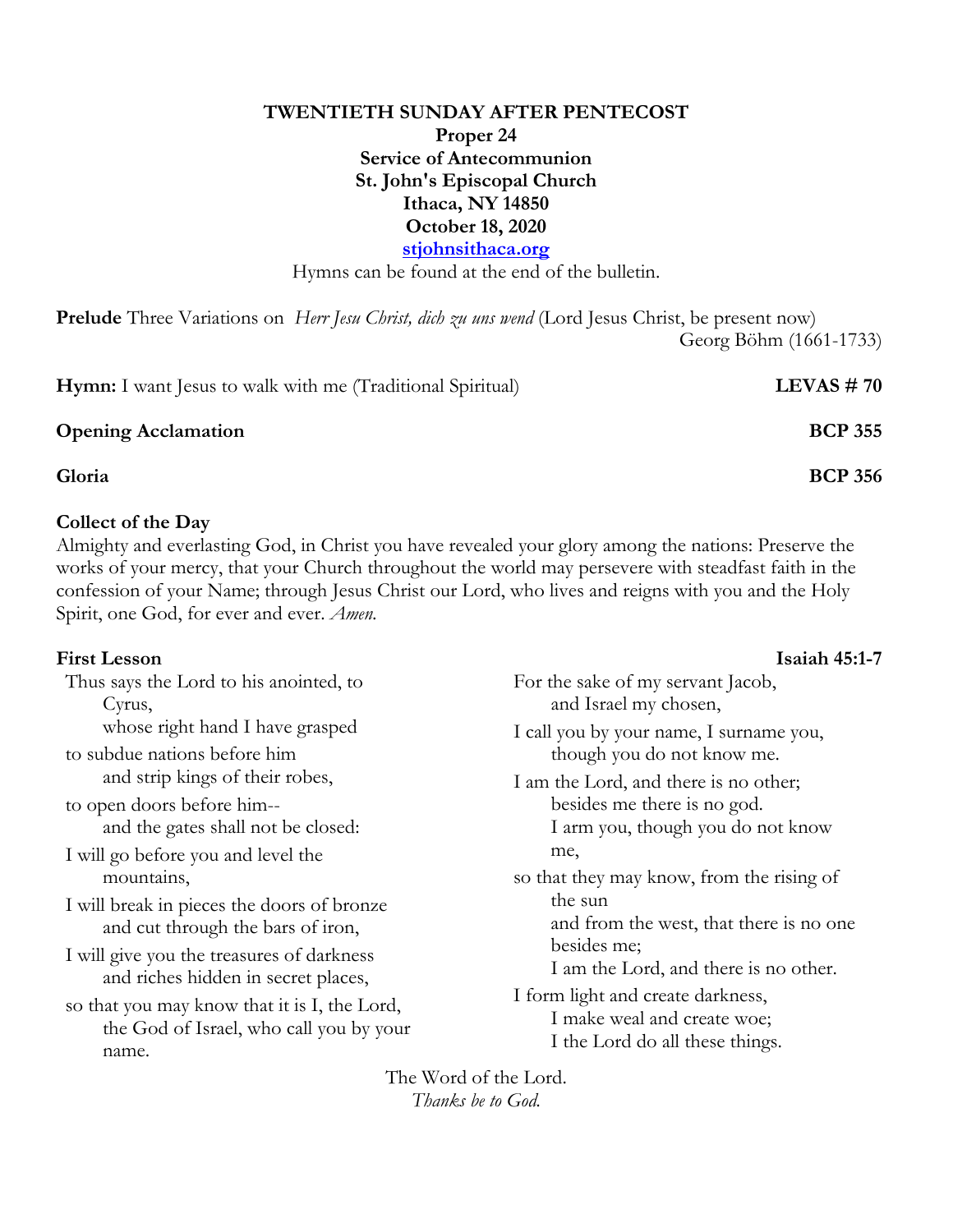- 1 Sing to the Lord a new song; \* sing to the Lord, all the whole earth.
- 2 Sing to the Lord and bless his Name; \* proclaim the good news of his salvation from day to day.
- 3 Declare his glory among the nations \* and his wonders among all peoples.
- 4 For great is the Lord and greatly to be praised; \* he is more to be feared than all gods.
- 5 As for all the gods of the nations, they are but idols; \* but it is the Lord who made the heavens.
- 6 Oh, the majesty and magnificence of his presence! \* Oh, the power and the splendor of his sanctuary!
- 7 Ascribe to the Lord, you families of the peoples; \* ascribe to the Lord honor and power.
- 8 Ascribe to the Lord the honor due his Name; \*

bring offerings and come into his courts.

- 9 Worship the Lord in the beauty of holiness; \* let the whole earth tremble before him.
- 10 Tell it out among the nations: "The Lord is King! \* he has made the world so firm that it cannot be moved; he will judge the peoples with equity."
- 11 Let the heavens rejoice, and let the earth be glad; let the sea thunder and all that is in it; \*

let the field be joyful and all that is therein.

- 12 Then shall all the trees of the wood shout for joy before the Lord when he comes, \* when he comes to judge the earth.
- 13 He will judge the world with righteousness \* and the peoples with his truth.

# **Epistle 1 Thessalonians 1:1-10**

Paul, Silvanus, and Timothy, To the church of the Thessalonians in God the Father and the Lord Jesus Christ:

Grace to you and peace.

We always give thanks to God for all of you and mention you in our prayers, constantly remembering before our God and Father your work of faith and labor of love and steadfastness of hope in our Lord Jesus Christ. For we know, brothers and sisters beloved by God, that he has chosen you, because our message of the gospel came to you not in word only, but also in power and in the Holy Spirit and with full conviction; just as you know what kind of persons we proved to be among you for your sake. And you became imitators of us and of the Lord, for in spite of persecution you received the word with joy inspired by the Holy Spirit, so that you became an example to all the believers in Macedonia and in Achaia. For the word of the Lord has sounded forth from you not only in Macedonia and Achaia, but in every place your faith in God has become known, so that we have no need to speak about it. For the people of those regions report about us what kind of welcome we had among you, and how you turned to God from idols, to serve a living and true God, and to wait for his Son from heaven, whom he raised from the dead-- Jesus, who rescues us from the wrath that is coming.

The Word of the Lord. *Thanks be to God.*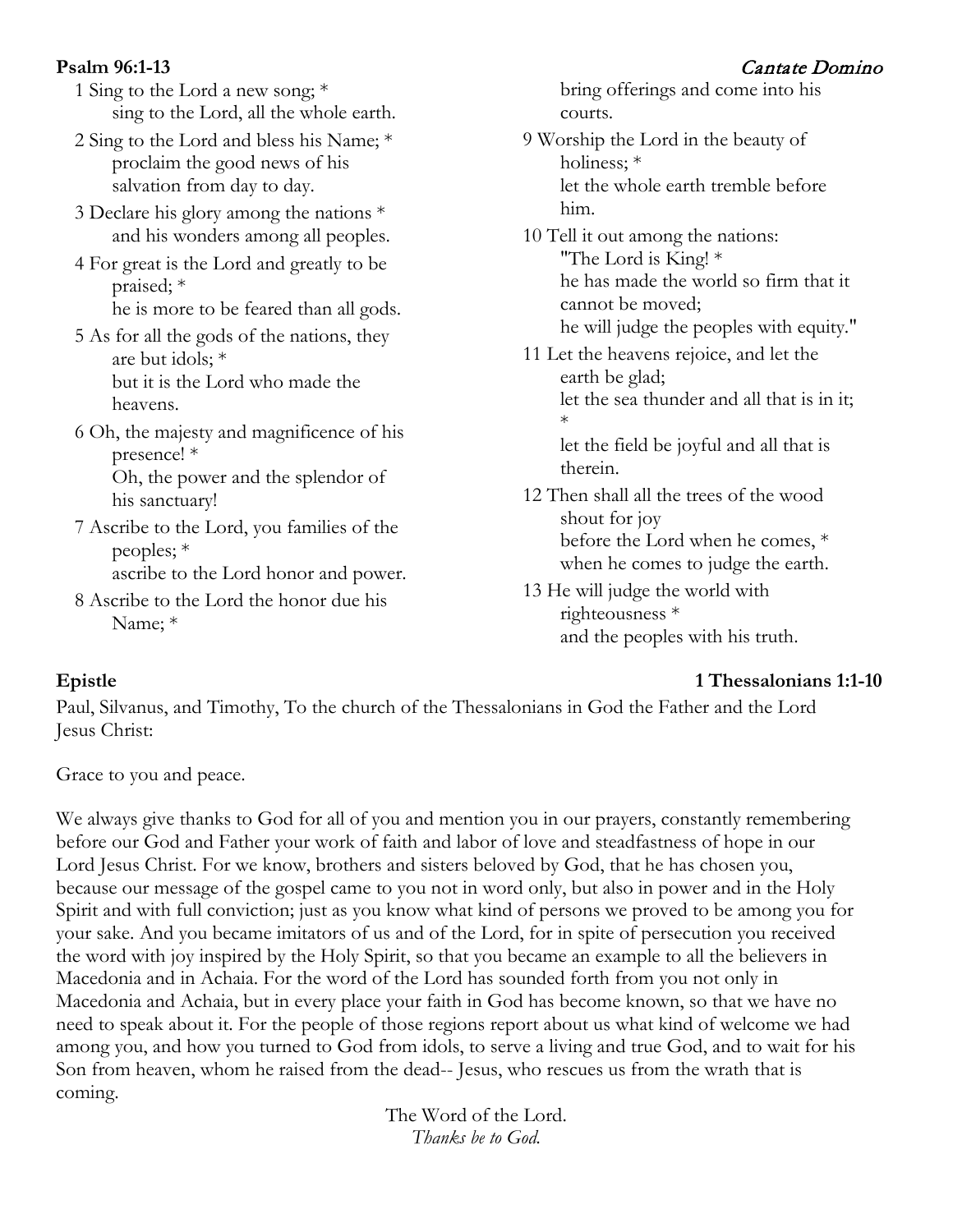### The Gospel of our Lord Jesus Christ according to Matthew. *Glory to you, Lord Christ.*

The Pharisees went and plotted to entrap Jesus in what he said. So they sent their disciples to him, along with the Herodians, saying, "Teacher, we know that you are sincere, and teach the way of God in accordance with truth, and show deference to no one; for you do not regard people with partiality. Tell us, then, what you think. Is it lawful to pay taxes to the emperor, or not?" But Jesus, aware of their malice, said, "Why are you putting me to the test, you hypocrites? Show me the coin used for the tax." And they brought him a denarius. Then he said to them, "Whose head is this, and whose title?" They answered, "The emperor's." Then he said to them, "Give therefore to the emperor the things that are the emperor's, and to God the things that are God's." When they heard this, they were amazed; and they left him and went away.

> The Gospel of the Lord. *Praise to you, Lord Jesus Christ.*

**Sermon The Rev. Megan Castellan**

|                                                                                                                                 | The Rev. Megan Castellan |
|---------------------------------------------------------------------------------------------------------------------------------|--------------------------|
| <b>The Nicene Creed</b>                                                                                                         | <b>BCP 358</b>           |
| Prayers of the People: Form III                                                                                                 | <b>BCP 387</b>           |
| Father, we pray for your holy Catholic Church;<br>That we all may be one.                                                       |                          |
| Grant that every member of the Church may truly and humbly serve you;<br>That your Name may be glorified by all people.         |                          |
| We pray for all bishops, priests, and deacons;<br>That they may be faithful ministers of your Word and<br>Sacraments.           |                          |
| We pray for all who govern and hold authority in the nations of the world;<br>That there may be justice and peace on the earth. |                          |
| Give us grace to do your will in all that we undertake;<br>That our works may find favor in your sight.                         |                          |
| Have compassion on those who suffer from any grief or trouble;<br>That they may be delivered from their distress.               |                          |

Give to the departed eternal rest. *Let light perpetual shine upon them.*

We praise you for your saints who have entered into joy; *May we also come to share in your heavenly kingdom.*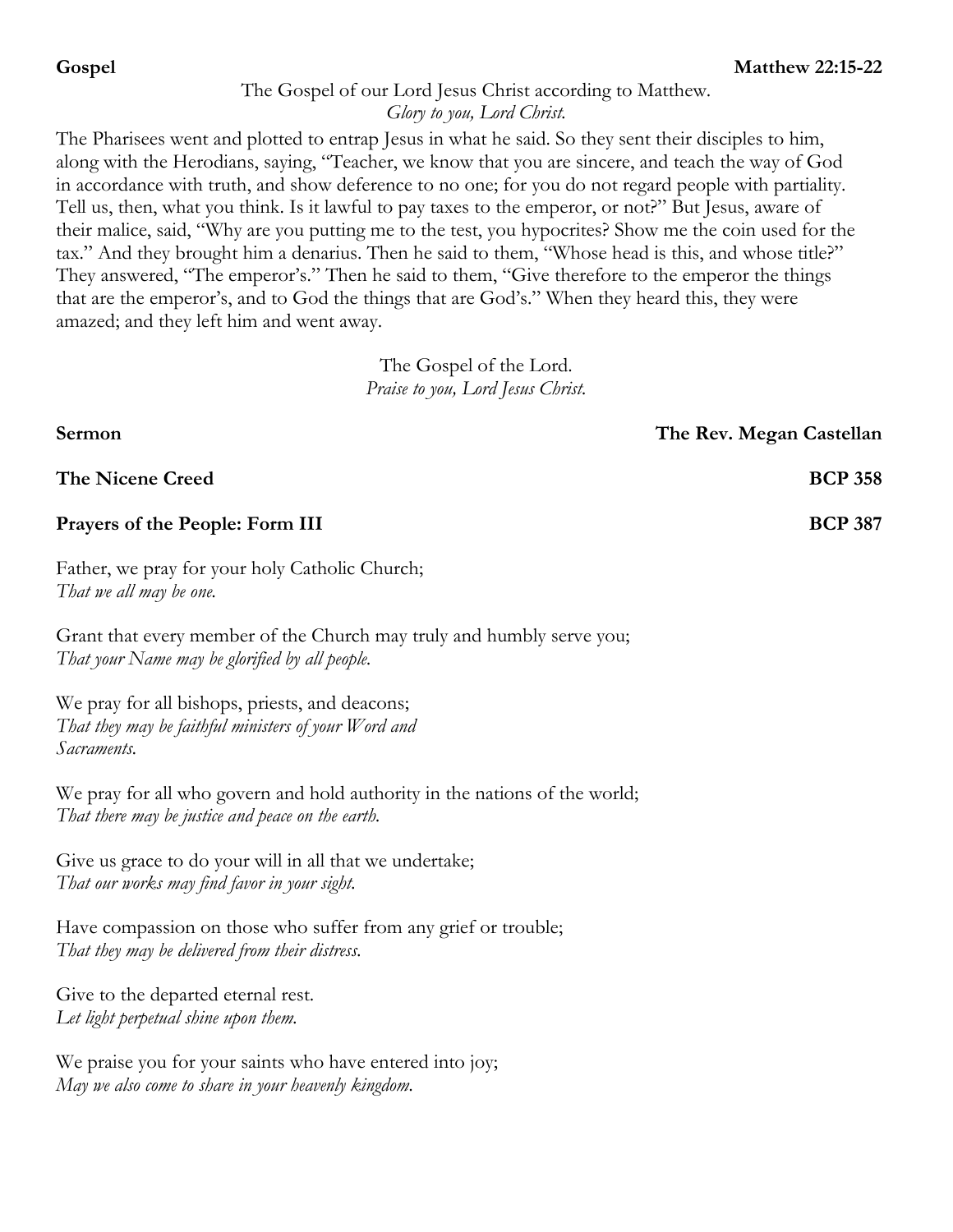|           |          | For the special needs and concerns of our congregation, and especially for: |           |         |       |
|-----------|----------|-----------------------------------------------------------------------------|-----------|---------|-------|
| Wes       | Richard  | John                                                                        | $\log$ ce | Heather | Joell |
| Jean      | Dhara    | Kathleen                                                                    | Sue       | Mary    | Linda |
| Susan     | Julee    | Theodore                                                                    | Skip      | Jimmy   | Mary  |
| Jeanette  | Lorraine | Paul                                                                        | oe        | Ruth    | James |
| CeCe      | Edith    | Louis                                                                       | Virginia  | June    |       |
| Elizabeth | Libby    | Kay                                                                         | Sara      | Clare   |       |

For those celebrating the anniversary of their birth this week: Mary Harcourt, Richard A. Strauss, Sally Clayton

| The Lord's Prayer | <b>BCP 364</b> |
|-------------------|----------------|
|                   |                |

Hymn: God of our fathers (National Hymn) **Hymnal # 718** 

**Peace**

**Dismissal** 

**Postlude** Two Variations on *Herr Jesu Christ, dich zu uns wend* (Lord Jesus Christ, be present now) Georg Böhm (1661-1733)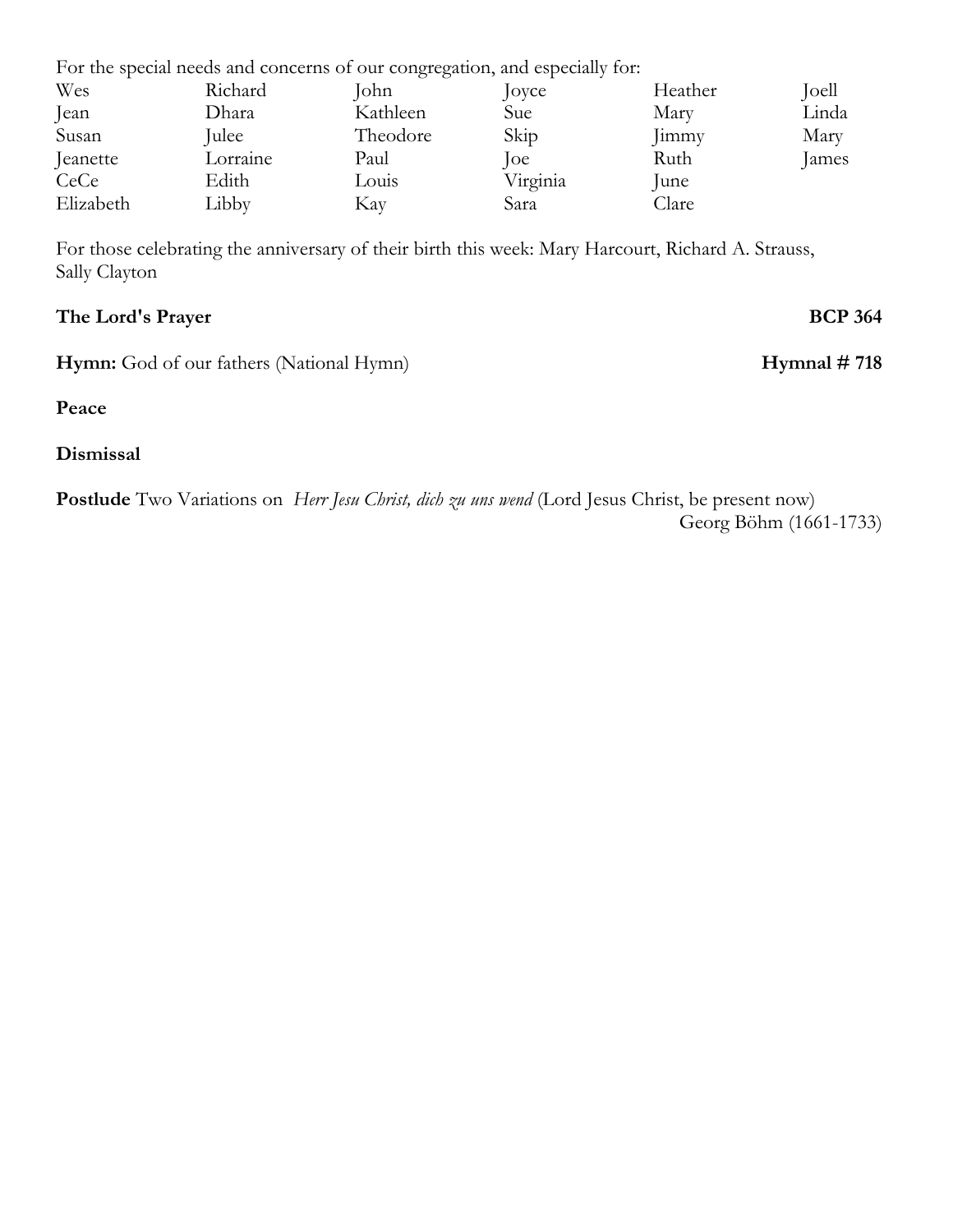I Want Jesus to Walk with Me

70



Music: Negro Spiritual; arr. Carl Haywood (b. 1949), from The Haywood Collection of Negro Spirituals, Copyright © 1992.

Lift Every Voice and Sing II, Copyright © 1993 by The Church Pension Fund. Used by permission. OneLicense # A-724223. All rights reserved.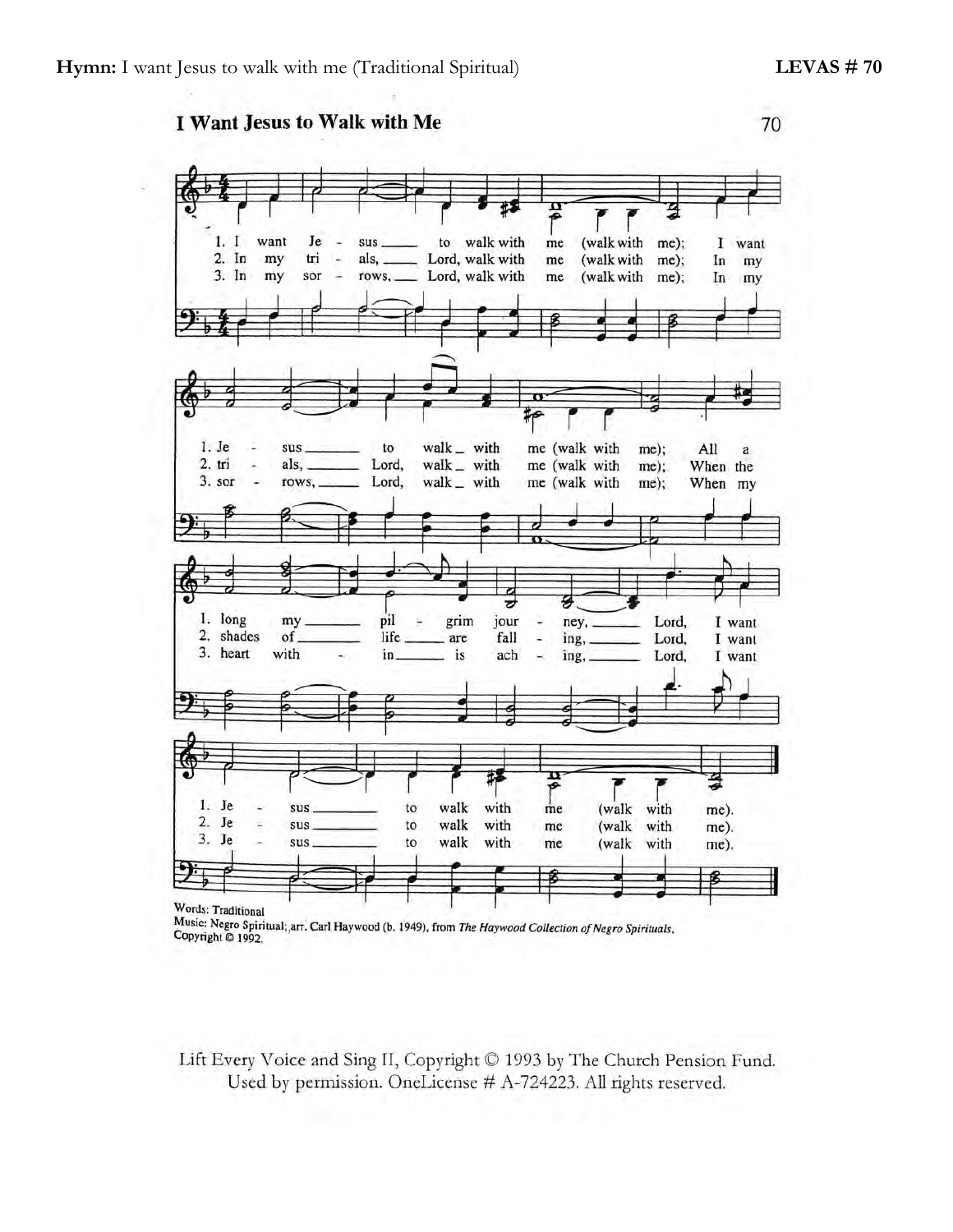

The Hymnal 1982, Copyright © 1985 by The Church Pension Fund. Used by permission. OneLicense # A-724223. All rights reserved.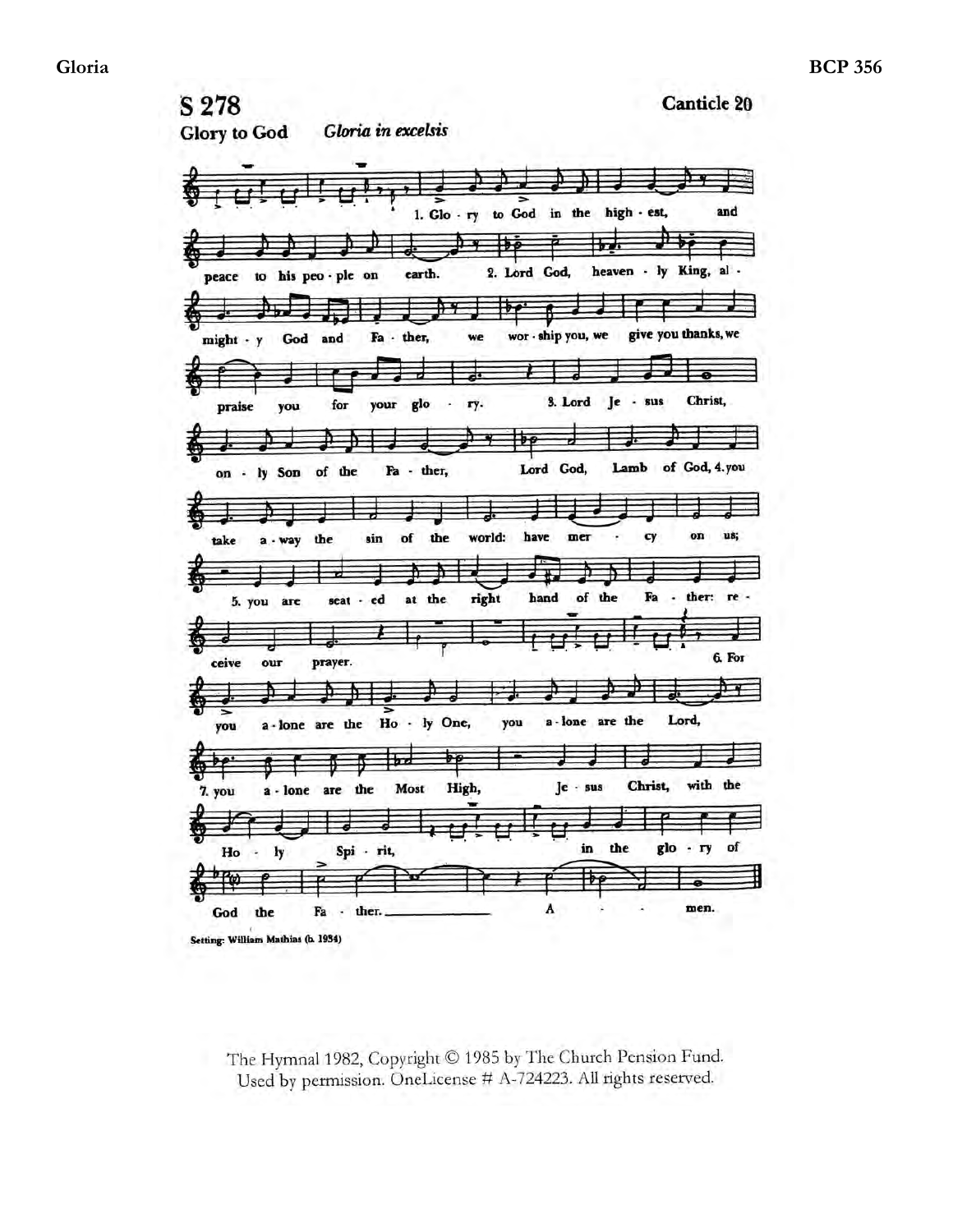

**National Songs** 



Words: Daniel Crane Roberts (1841-1907) Music: National Hymn, George William Warren (1828-1902)

10 10, 10 10

The Hymnal 1982, Copyright © 1985 by The Church Pension Fund. Used by permission. OneLicense # A-724223. All rights reserved.